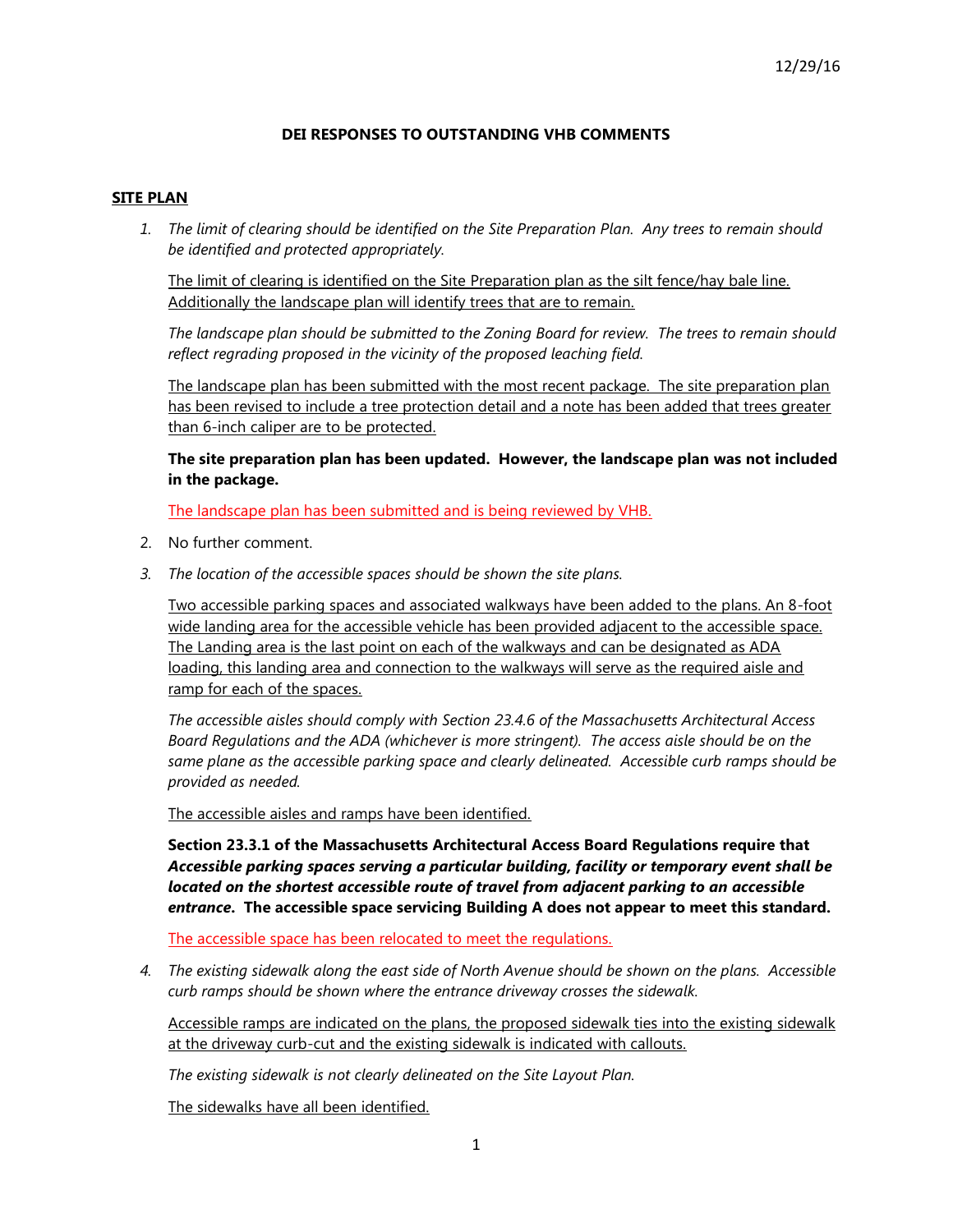**The accessible curb ramps should be detailed to conform to Massachusetts Architectural Access Board Regulations and the ADA (whichever is more stringent).**

Additional ramps and sidewalks have been added to the plans to connect all the units and the sidewalks to comply with regulations.

*5. Will the development include a community mailbox or mail room? If so, accessible route should be shown from accessible units and accessible spaces to mailbox/mail room.*

A community mailbox has been indicated at the entrance drive. The layout plan provides a callout for the mailbox.

*The community mailbox should be clearly labeled on the plan.*

The mailbox has been added to the plan.

**The mailbox had been added to the plan. The applicant shall provide and accessible route from all buildings to the community mailbox.**

Additional ramps and sidewalks have been added to the plans to provide an accessible route to the mailbox.

- 6. No further comment.
- 7. No further comment.
- 8. No further comment.
- *9. The proposed grading contour interval is two feet and does not provide adequate detail. Recommend applicant revise grading to use one foot contour interval.*

The two-foot contours are consistent with local practice and standard engineering practice. Additional grading detail will be provided using spot grades and detailed callouts where needed for the final construction documents.

*Standard engineering practice dictates a contour interval consistent with the level of detail required to define appropriate grading and drainage patterns. Given the proximity of the proposed development to the existing property boundaries, VHB recommends that the applicant revise the grading to use one foot contour interval or additional spot shots be provided to better define grading along the property boundaries and in the vicinity of the proposed buildings.* 

The plans have been developed based on Section C.2.d.ii.1 and C.3.d.ii.4 of the Town of Weston Stormwater regulations that states, "The site's existing topography with contours at 2 foot intervals for work area." Additional detail has been provided where appropriate and where requested.

**Additional spot shot information has been added to the Existing Conditions Plan. Recommend that this information be included on the Grading and Drainage Plan. Further recommend that 1 foot contours be used to better define the existing and proposed grading along the north and south property lines adjacent to Buildings A, B, C, D and E.**

One foot contours have been developed and included in the existing conditions plan. One foot proposed contours have been added in the areas along the north and south property line adjacent to buildings A, B, C, and D.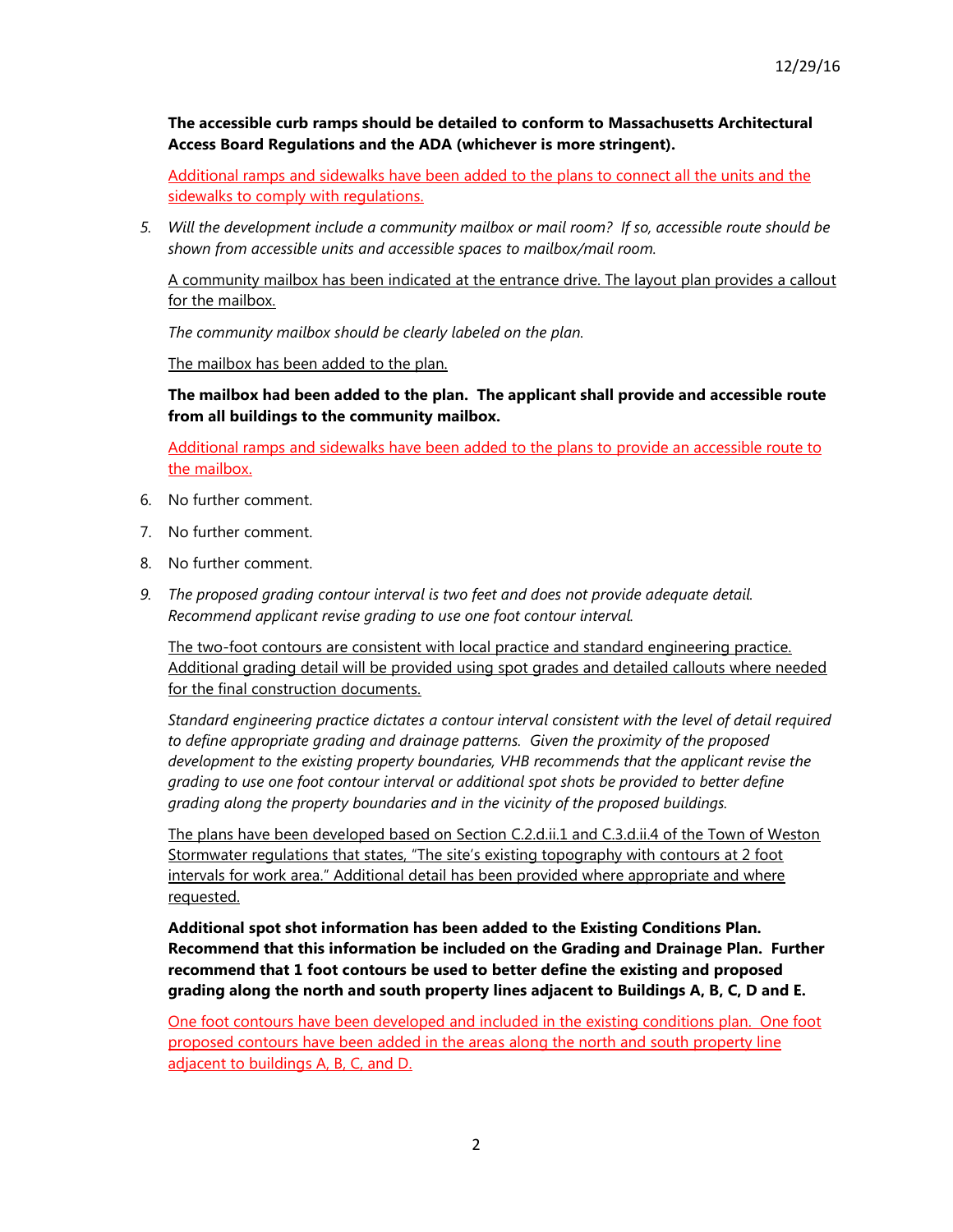*10. The slope west of the septic field has a maximum grade of approximately 1.5:1 (from elevations 146 to 150). Recommend max slope no greater that 3:1. Slope may be increased with recommendation from geotechnical engineer.*

A retaining wall and additional "overflow" parallel parking spaces have been identified in this area. A callout has been added to the layout plan indicating the location of the retaining wall*.* 

*A preliminary detail for the retaining wall should be provided. The typical length of parallel parking spaces is 22 feet. The plans should be revised accordingly.*

A typical retaining wall detail has been added and the spaces have been adjusted to 22-feet.

**The proposed dimensions should be added to the parking spaces. The introduction of the parallel spaces eliminates the turnaround for the parking area behind Buildings D and E. Stamped engineering drawings of the retaining wall should be included with the Building Permit Application.** 

Dimensions have been added to the parking spaces. Furthermore, the site design requires a total of 32 spaces; however, 36 spaces have been provided. The revised site plan identifies 4 parking spaces at the rear of the property that will be used for snow storage while maintaining the number required parking spaces at 32.

*11. Additional grading detail is required at the 24-inch inlet west of Building C to ensure no impact on abutting property.*

Additional grading detail has been provided.

*Recommend additional detail per Comment 9 above.*

Additional detail has been added using spot grades.

## **See comment 9 above.**

One foot contours have been developed and included in the existing conditions plan. One foot proposed contours have been added in the areas along the north and south property line adjacent to buildings A, B, C, and D and in the area of the outlet/inlet control structure.

*12. Stormwater Infiltration #2 is within 40 feet of the neighboring residence to the south. The applicant should verify that infiltration system will not adversely impact the residence.*

The proposed setback is double that required by state standard and is further away from the property line than the existing low point at the site currently. Currently the low point of the site is at the property line, the proposed plan makes it 40-feet from the property line. The groundwater elevations are greater than 4-feet below the infiltration systems and the infiltration rates of the soils are close to 2 minutes per inch. Additional soil testing in this area has been conducted to verify.

*The Stormwater Handbook provides setback requirements for Infiltration Basins and Trenches. However, it does not list setbacks for subsurface structures. Although the proposed infiltration system meets the requirements for infiltration trenches it does not meet the setback requirements for infiltration basins. In this situation, a Mounding analysis is warranted to demonstrate no impact to the existing abutter or proposed buildings.*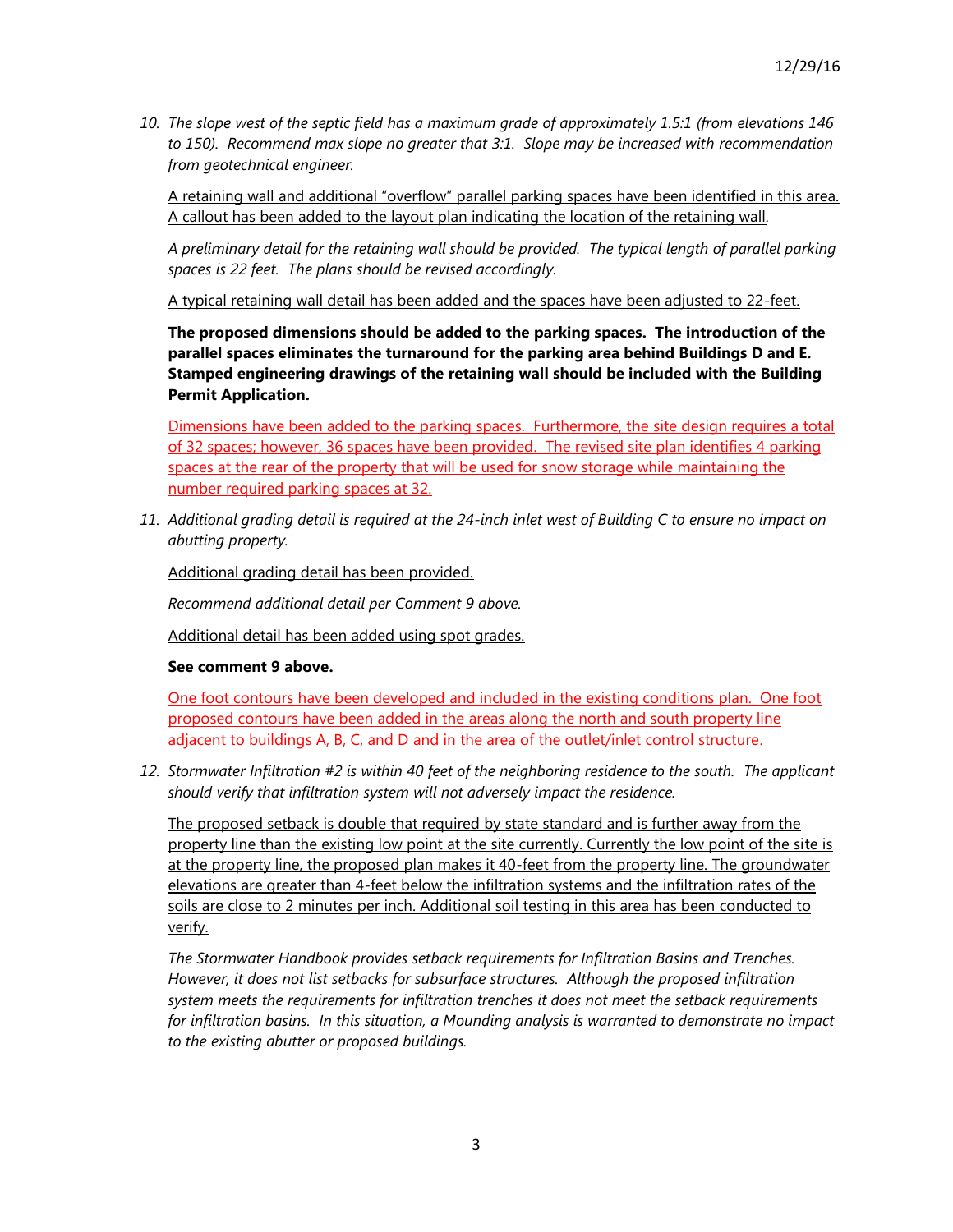Mounding analysis has been provided. The existing condition all of the stormwater infiltrates at the property line where the historic 18-inch pipe once was located, the current design improves this condition by moving the infiltration further away from the property line.

**The stormwater mounding analysis should be revised using the variables consistent with the mounding analysis for the septic system. The Specific Yield (Sy) should be 0.28 and the horizontal hydraulic conductivity should be 65 ft/day.**

The mounding analysis for the Existing Condition and for the North and South infiltration systems have been revised to incorporate the variables suggested by VHB. The three mounding analysis have been included in the drainage report. The analysis indicate that there is little effect to abutting properties caused by the mound from both of the proposed infiltration systems and that the proposed infiltration systems result in less affect than exists under the current condition.

- 13. No further comment.
- 14. No further comment.
- 15. No further comment.
- 16. No further comment.
- 17. No further comment.
- *18. A plan showing locations of site lighting fixtures and illumination levels should be included in the site plans.*

Landscape plans are being developed that illustrate a lighting plan. The landscape and lighting plan will be advanced based on input from the Town of Weston.

*The landscape and lighting plan should be submitted to the Zoning Board for review.*

The landscape and lighting plans have been provided.

**The landscape plan is not included with the site plans.**

The landscape plan has been submitted and is being reviewed by VHB.

- 19. No further comment.
- 20. No further comment.
- *21. The rear elevation for Buildings C, D and E show a proposed deck, however no decks are indicated on site plan. Applicant should clarify.*

The architectural plans have been revised to indicate no decks on these units.

*Sheet D-3 shows stairs and landings at the rear of Building D on the first floor. These stairs are not reflected on the site plan.*

The plans have been revised to eliminate the stairs.

**Architectural plans were not included in the site plans to confirm that stairs have been eliminated.**

Architectural plans have been provided and the location and/or elimination of all decks has been coordinated.

22. No further comment.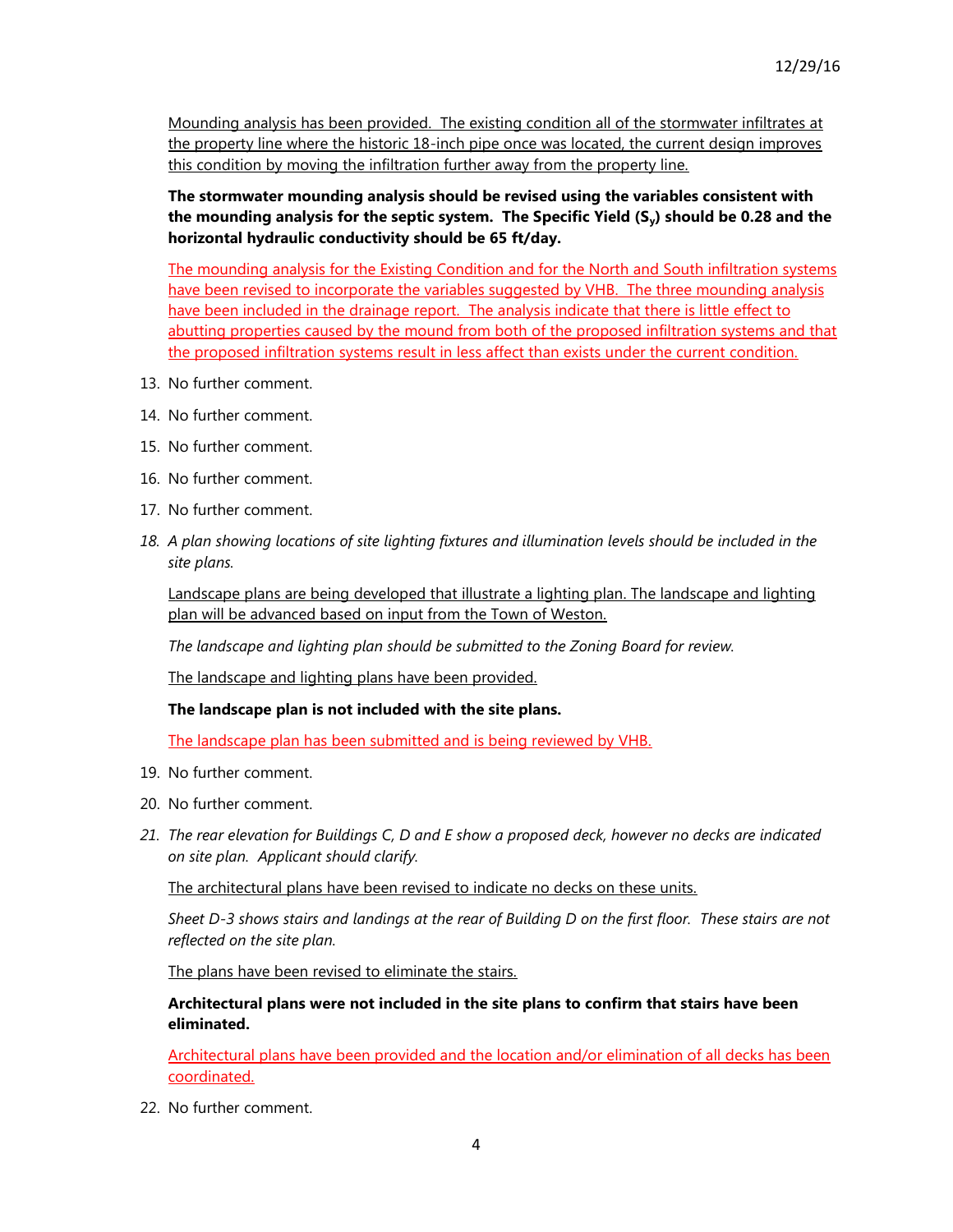- 23. No further comment.
- 24. No further comment.
- 25. No further comment.
- 26. No further comment.
- 27. No further comment.
- 28. No further comment.
- *29. The existing conditions hydrologic model indicates that runoff from the site is collected in a low point at the southeast corner of the site. This area is modeled as a pond with an overflow weir as the only outlet. The model does not account for potential infiltration from this low point. Given the soils underlying the site it is recommended that the model be revised to account for infiltration.*

The calculations have been revised from the original design to include an infiltration rate typical for the loamy topsoil at the low point of the property.

*In the existing conditions stormwater model the engineer uses an infiltration rate of 1.65 inches per hour to reflect the infiltration rate of the existing depression on-site. The engineer should provide back-up information to support this infiltration rate.*

As discussed, we have identified the topsoil as being the most restrictive layer. Based on the soil testing at the site and the NRCS soil survey, the topsoil at the property is the most restrictive layer and that soil is classified as a sandy loam which has a Rawls number of 1.02. To be conservative, the Rawls number of 2.41 for Loamy Sand was used in the calculations to conservatively develop the existing conditions for infiltration of the surface water.

In the proposed condition, because the infiltration basins are located in the gravely sandy soils with percolation rates faster than 2 minutes per inch, the closest Rawls number for this material is for sand with a rate of 8.27 in/hour. The proposed conditions infiltration rate of 8.27 in/hour was used.

# **The infiltration rate for surface infiltration for the proposed conditions model is 1.65 inches/hour. Recommend using a Rawl's rate of 0.52 in/hr for loam.**

As agreed at the last session of the ZBA public hearing, VHB (in an email dated 11/22/16) suggested to DEI and TetraTech parameters for a sensitivity analysis, the results of which VHB would use to determine the infiltration rates to be used by DEI in a final version of the stormwater management or drainage report. By emails dated, respectively, 11/22/16 and 11/23/16, DEI and TetraTech agreed to the parameters of the sensitivity analysis suggest by VHB. DEI then provided VHB with the requested sensitivity analysis.

Based on VHB's review of the sensitivity analysis, VHB then directed DEI to use a surface infiltration rate of 1.02 in/hr and a subsurface infiltration rate of 8.27 in/hr. for the final version of the stormwater management system. The full substantive text of VHB's email confirms the highly conservative nature of this set of infiltration rates:

I completed a quick look through the sensitivity analysis. At this point, I recommend that the analysis be completed assuming a surface infiltration rate of 1.02 in/hr and a subsurface infiltration rate of 8.27 in/hr. The stormwater system should be designed to achieve no increase in runoff or volume at North Avenue and no increase in water surface elevation on abutting properties. I think this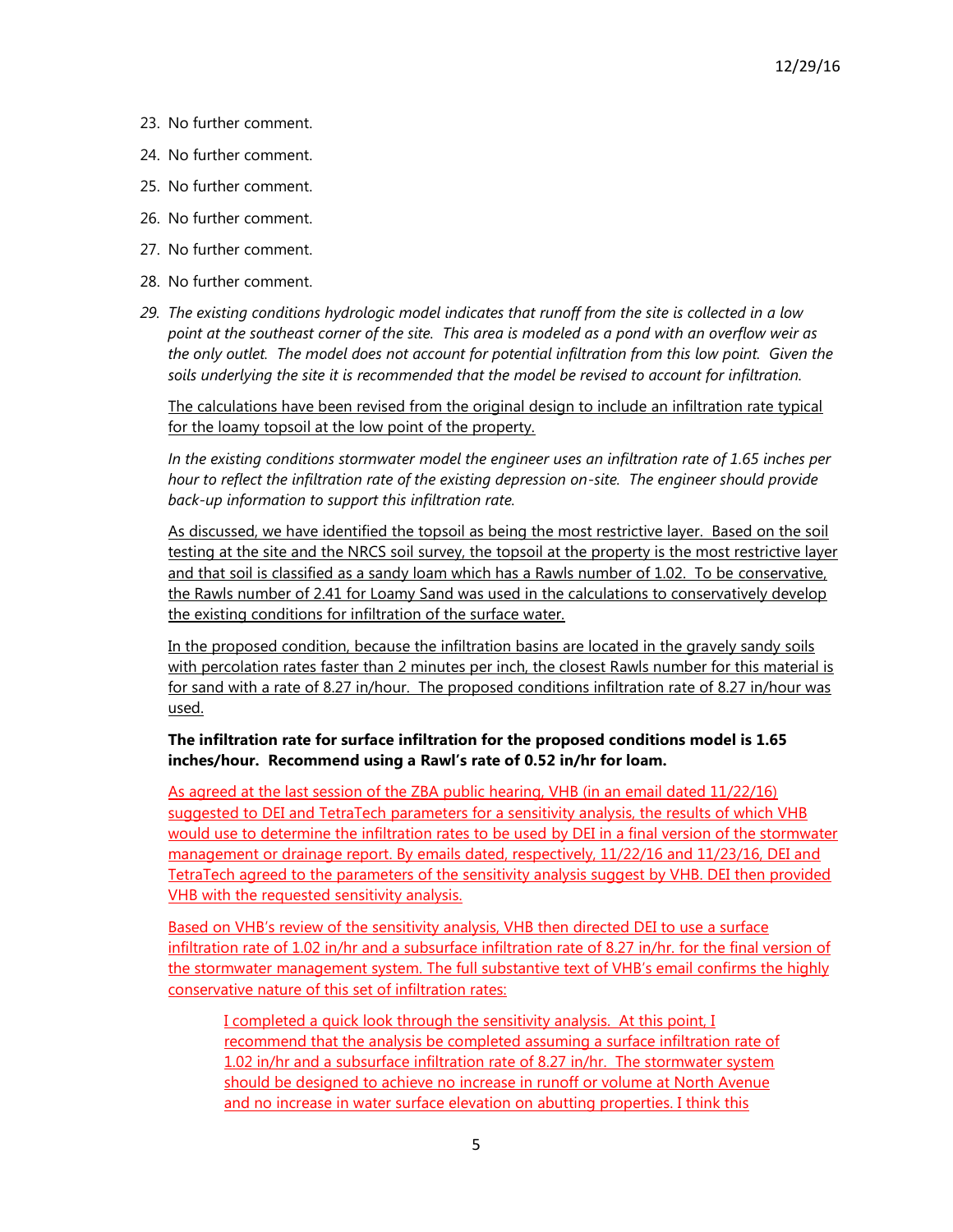approach will conservatively size the infiltration chamber as the 1.02 in/hr surface infiltration rate will generate more runoff from the depression on 277 North Avenue which in turn require additional storage on the 269 North Avenue site to mitigate the runoff. This infiltration rate will also help to identify the likely highest ponding elevation for the various design storms on 277 North Avenue. I also recommend that the model should be revised so that the exfiltration is set to the lowest elevation of the pond.

The drainage report has been revised as instructed by VHB and accompanies, in a separate document, this response to comments. DEI awaits VHB final comments on the drainage report.

- 30. No further comment.
- 31. No further comment.
- 32. No further comment.
- *33. Stormwater management report should include pipe sizing calculations for the closed-pipe drainage system.*

All of the significant drain pipes have been modeled in the HydroCAD model and the report printout has been adjusted to provide the capacity analysis of all the pipes. Because of the configuration of the system, all pipes are designed to convey the 100-year storm.

*Sizing calculations should be provided for all pipes conveying stormwater runoff.*

The HydroCAD model provides an analysis of the system using tailwater affects. All of the pipes and retention basins are connected in series. The calculations identify the condition of all of the pipes and the flood elevations.

### **Sizing calculations should be provided for the pipes outside of the infiltration system.**

Sizing calculations have been provided for the pipes not modeled in the HydroCAD or directly associated with the infiltration basins.

- 34. No further comment.
- 35. No further comment.
- 36. No further comment.
- 37. No further comment.
- *38. Applicant should provide calculations for the proposed sewer main demonstrating adequate capacity and design velocity per TR-16.*

The calculations will be provided.

*The applicant shall submit calculations for review.*

The calculations have been provided in a previous review.

#### **It does not appear that the calculations were submitted. Please resubmit for review.**

The sewer main design flow spread sheet has been provided with this submittal.

- 39. No further comment.
- 40. No further comment.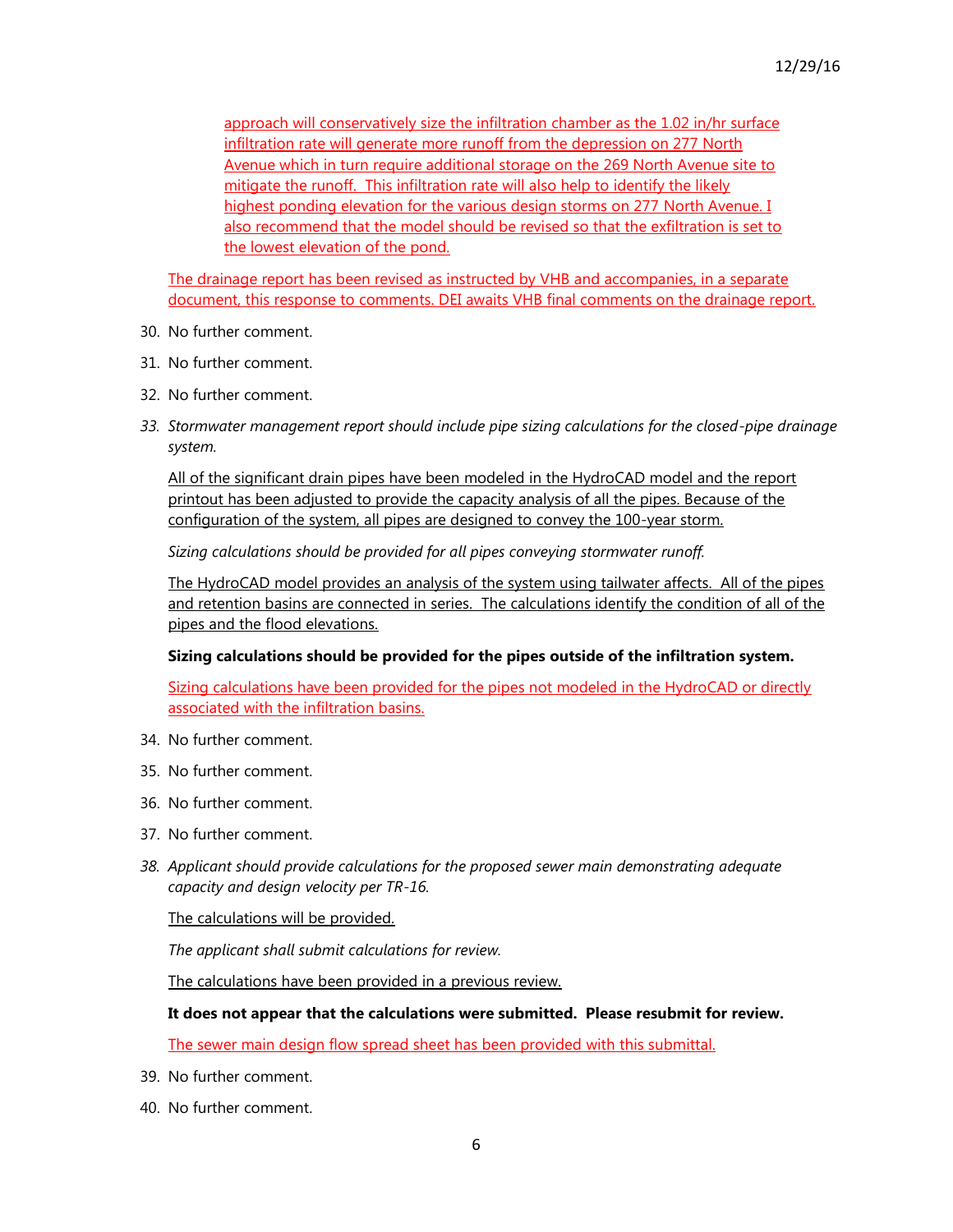- 41. No further comment.
- 42. No further comment.
- 43. No further comment.
- 44. No further comment.
- 45. No further comment.
- 46. No further comment.
- 47. No further comment.
- 48. No further comment.
- 49. No further comment.
- 50. No further comment.
- 51. No further comment.
- 52. No further comment.
- 53. No further comment.
- 54. No further comment.
- 55. No further comment.
- 56. No further comment.
- 57. No further comment.
- 58. No further comment.
- 59. No further comment.
- 60. No further comment.
- 61. No further comment.
- 62. No further comment.
- 63. No further comment.
- 64. No further comment.
- 65. No further comment.
- 66. No further comment.
- 67. No further comment.
- 68. No further comment.
- 69. No further comment.
- 70. No further comment.
- 71. No further comment.
- 72. No further comment.